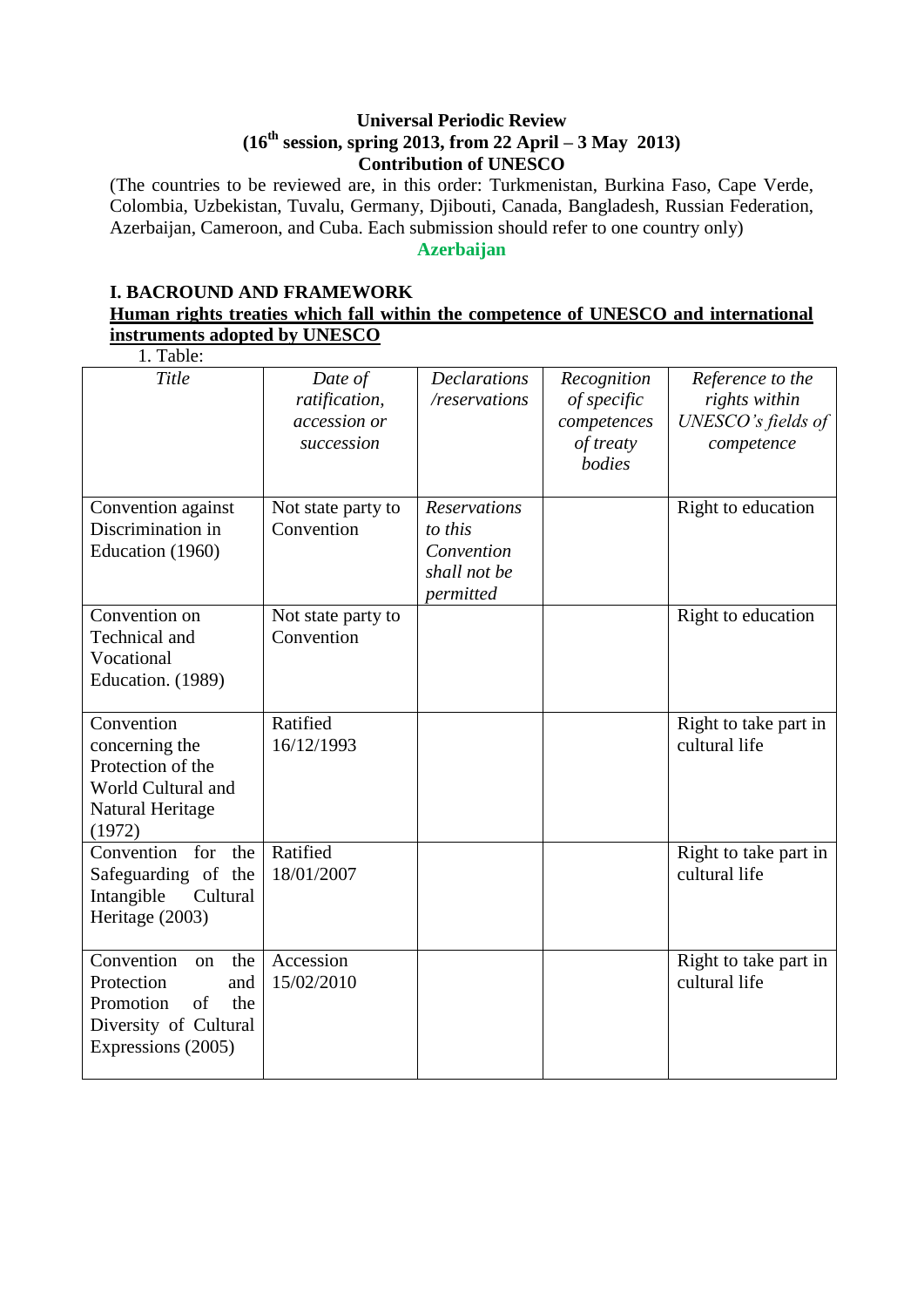## **II. Promotion and protection of human rights on the ground**

#### **Right to education**

Normative Framework:

2. Constitutional framework: The Constitution of the Republic of Azerbaijan of  $1995<sup>1</sup>$ enshrines the right to education. Article 16 (2) provides that "Azerbaijan State participates in development of (…) education (…)". Article 42 on the right to education states: "(1) Every citizen has the right to education. (2) The State guarantees free obligatory secondary education. (3) The system of education is under the state control. (4) The State guarantees continuation of education for gifted persons irrespective of their financial position. (5) The State establishes minimum educational standards."

3. Article 17.2 adds that "Parents must take care of their children and their education. The State controls implementation of this responsibility."

4. Article 45 on the right to use his/her mother tongue recognizes that "(1) Everyone has the right to be educated, carry out creative activity in any language, as desired. (2). Nobody may be deprived of the right to use his/her mother tongue."

5. According to Article 18.3, "State educational system is secular."

6. Article 25 guarantees the right for equality and provides that "(1) All people are equal with respect to the law and the law courts. (2) Men and women possess equal rights and liberties."

## Legislative framework:

**.** 

7. In 2009, the Education Law of the Azerbaijan Republic<sup>2</sup> was adopted abrogating the previous 1992 Education Law. The 2009 law re-organized the levels and types of education including preschool, general schooling and vocational training. Higher education was organized as a three-degree structure (bachelors, masters and a two-level doctorate) in line with the relevant provisions of the Bologna Process.<sup>3</sup>

8. Article 5 of the Law provides:

5.1. The State guarantees creation of the corresponding condition required for education acquirement of all citizens.

5.2. Regardless of sex, race, skin colour, language, religion, political views, nationality, economic and social situation, origin, health opportunities of citizens, the State ensures creation of opportunity of education acquirement and prevention of any discrimination for every citizen.

[http://ec.europa.eu/world/enp/pdf/progress2010/sec10\\_519\\_en.pdf](http://ec.europa.eu/world/enp/pdf/progress2010/sec10_519_en.pdf) (accessed 27/07/2012)

<sup>&</sup>lt;sup>1</sup> [http://www.azerbaijan.az/portal/General/Constitution/doc/constitution\\_e.pdf](http://www.azerbaijan.az/portal/General/Constitution/doc/constitution_e.pdf) (Accessed 27/07/12)

<sup>&</sup>lt;sup>2</sup> <http://www.edu.gov.az/view.php?lang=en&menu=72&id=5244> (Accessed 27/07/12)

<sup>&</sup>lt;sup>3</sup>Information from the European Commission: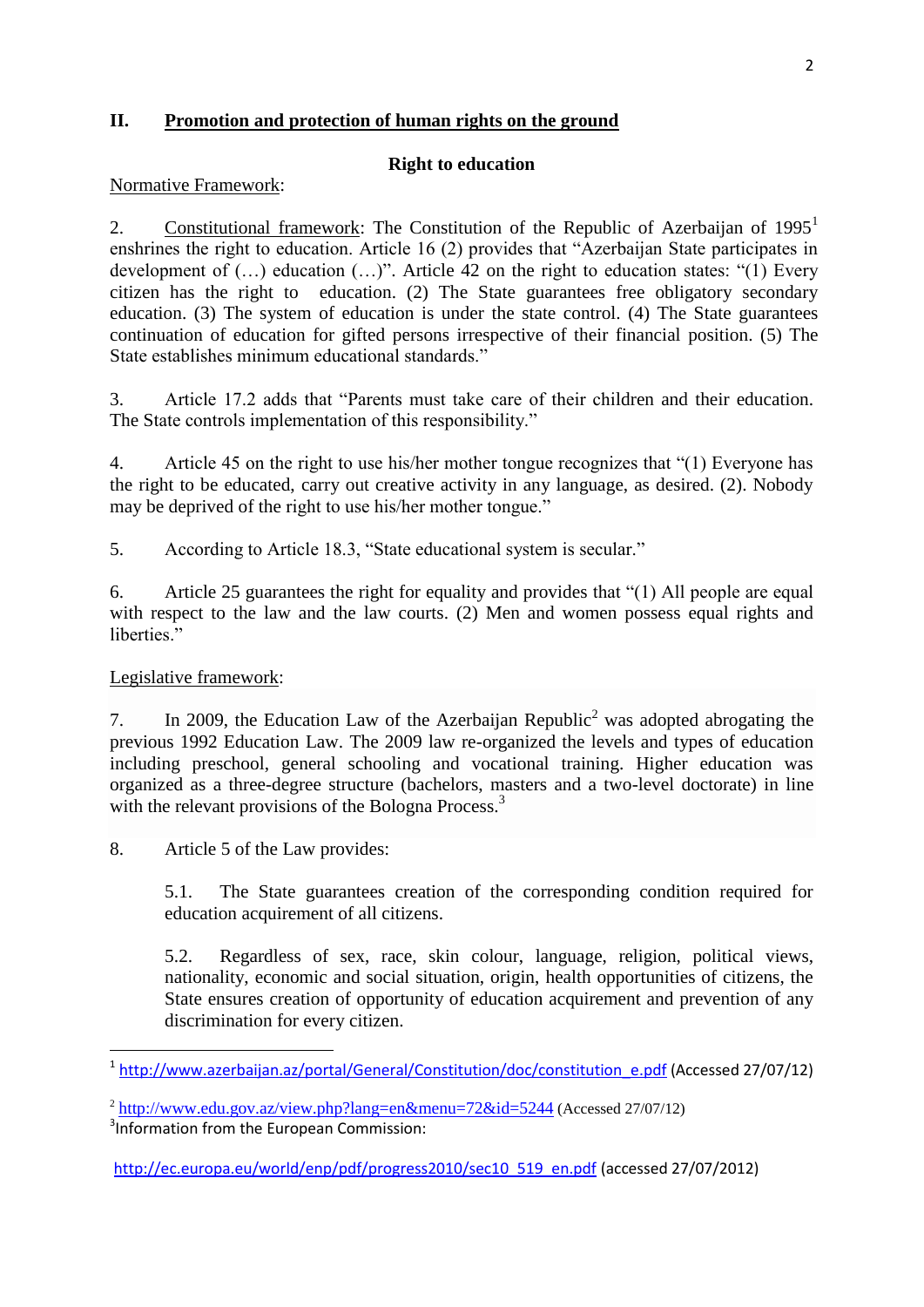5.3. The State provides all citizens with a right of acquirement of obligatory general secondary education [primary education; general secondary education; complete secondary education]. Every citizen has a right to acquire general secondary school education free of charge at state educational institutions. The State in accordance with legislation provides citizens with a right of free education acquirement at each level of vocational (profession-speciality) and high schools, once only.

9. Article 9 on Quality Level of Education states that "Quality Level of Education is determined in accordance with the corresponding system of quality parameters (educational programs – curriculums, level of entrants" readiness, material and technical base, infrastructure, information resources, professionalism and scientific - methodical level, progressive educational technologies etc.) on each step of education adapted with principles of International and all-European educational system based on educational standards accepted in the State."

10. In Article 3 of the 2002 Law of Azerbaijan on Environmental Education and Enlightenment of Population<sup>4</sup>, it is provided that "The scope of the Law consists of uninterrupted environmental education and enlightenment systems that reflect the principles of ecological education and relevant state educational standards. Moreover, information space on environmental education exists at educational establishments".

11. Concept of general education in Azerbaijan (National Curriculum) document was approved by the Cabinet of Ministers Resolution No. 233 dated 30.10.2006.<sup>5</sup>

12. Order No. 148s of the Cabinet of Ministers of Azerbaijan, dated 10 June 2005 approved the Development Programme on Providing General Secondary Educational Institution with Equipment in the Republic of Azerbaijan for 2005-2009. Under this programme, 278 schools were provided with contemporary equipment in 2005 and 2006.<sup>6</sup>

13. The Order of the President of Azerbaijan of 21 August 2004 approved the Programme on Providing the General Education Schools with Information and Communication Technologies (2005-2007). In conformity with this program, 3693 schools were equipped with 31 677 computers as well as 1103 schools with laptops and head projects.<sup>7</sup>

**.** 

 $6$  National report on the development of education for the  $48<sup>th</sup>$  International Conference on Education; and the control of Geneva; control of Geneva; control of the control of the control of the control of  $G$  and  $G$  and  $G$  and  $G$  and  $G$  and  $G$  and  $G$  and  $G$  and  $G$  and  $G$  and  $G$  and  $G$  and  $G$  and  $G$  a [http://www.ibe.unesco.org/National\\_Reports/ICE\\_2008/azerbaijan\\_NR08.pdf](http://www.ibe.unesco.org/National_Reports/ICE_2008/azerbaijan_NR08.pdf) (accessed 27/07/2012)

 $7$  National report on the development of education for the  $48<sup>th</sup>$  International Conference on Education; Geneva; 2008, [op.](http://www.ibe.unesco.org/National_Reports/ICE_2008/azerbaijan_NR08.pdf) cit.

<sup>4</sup> <http://www.edu.gov.az/view.php?lang=en&menu=72&id=2357> (accessed 27/07/2012)

<sup>&</sup>lt;sup>5</sup> National Report on the Development of Education, ICE 2008, Azerbaijan Republic, Baku, November 2008.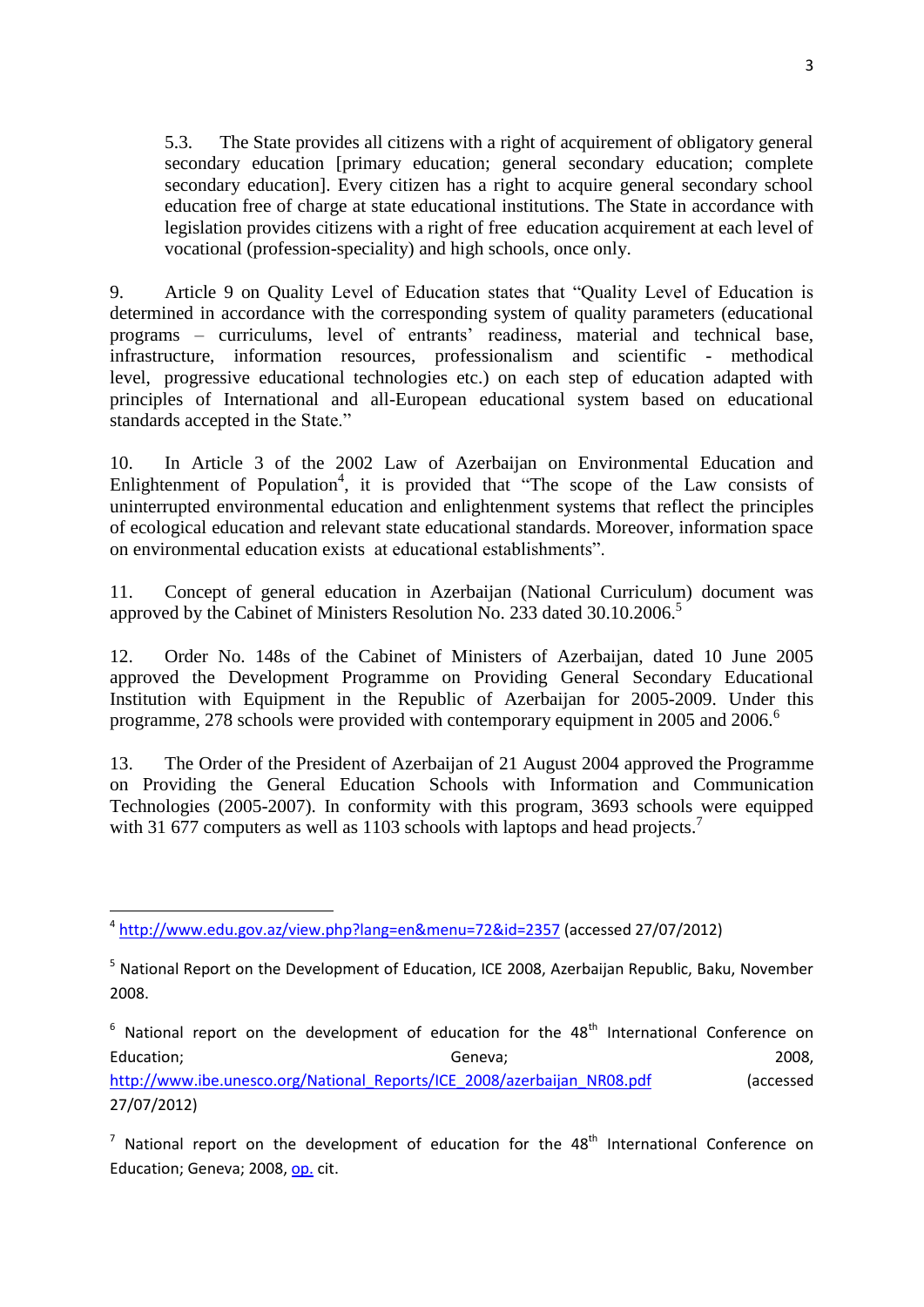14. The Republic of Azerbaijan joined the Lisbon Convention on Recognition of Qualifications on Higher Education in Europe. The Convention was approved by resolution No. 64 of the Cabinet of Ministers, dated 13 May 2003.<sup>8</sup>

15. Under Order No. 11/182 issued by the Ministry of Education on 27 April 2007, a Division on Recognition of Educational Degrees was set up at the Ministry of Education with the view to implement the procedures on recognition of qualifications acquired in foreign countries and defining if the qualifications received abroad complies with the educational standards of Azerbaijan.<sup>9</sup>

16. Policy measures: The Reform Programme of Educational Sector in Azerbaijan approved in 1999, has determined future improvement conception and strategy of educational sector in Azerbaijan. Reforms have been realized in three stages, the first stage (1999) covered creation of standard-legal, economical bases and databases of the educational system which secures educational rights of citizens and conforms to the requirements of market economy, the second stage (2000-2003) covered administrative-legal, staff, financial, logistical support and development of management models for the realization of wide reform actions and the third and final stage (beginning from 2004) covers realization of all measures considered in the programme. The programme is considered to be realized in 3 stages: the I stage 2003-2007, the II stage 2007-2010 and the III stage 2010-2013.<sup>10</sup>

17. Preschool Education: On April 2007, the the programme on reforming Preschool education covering 2007-2010 periods was approved. The reform programme aims to strengthen the network and material-technical basis of institutions, to improve the management, to direct administrative, legal and economic mechanisms to productive activity of these institutions, to prepare a national curriculum on preschool education, to acquire a world expertise in this field, etc. The program also sets out to include a binding five-year children preschool education in conformity with the world standards. Within the framework of "Reforming the preschool Education in the Republic of Azerbaijan" Programme, in 2008, a total of 21 preschool institutions have been reconstructed and provided with relevant equipment. Moreover, efforts are being made to set up a normative-legal basis on the implementation of inclusive education within this framework.<sup>11</sup>

18. Vocational and Technical Education: In the recent years a number of relevant activities have been implemented in improving the vocational and professional education system, upgrading the normative and legal framework, optimizing the network of educational institutions, and training competitive, highly specialized professionals that meet the requirements of the market-based economy and labour. Taking into consideration the

**.** 

 $<sup>9</sup>$  Ibid.</sup>

<sup>8</sup> Ibid.

<sup>&</sup>lt;sup>10</sup> National Report on the Development of Education, ICE 2008, Azerbaijan Republic, Baku, November 2008.

 $11$  National report on the development of education for the 48<sup>th</sup> International Conference on Education; Geneva; 2008, op. cit.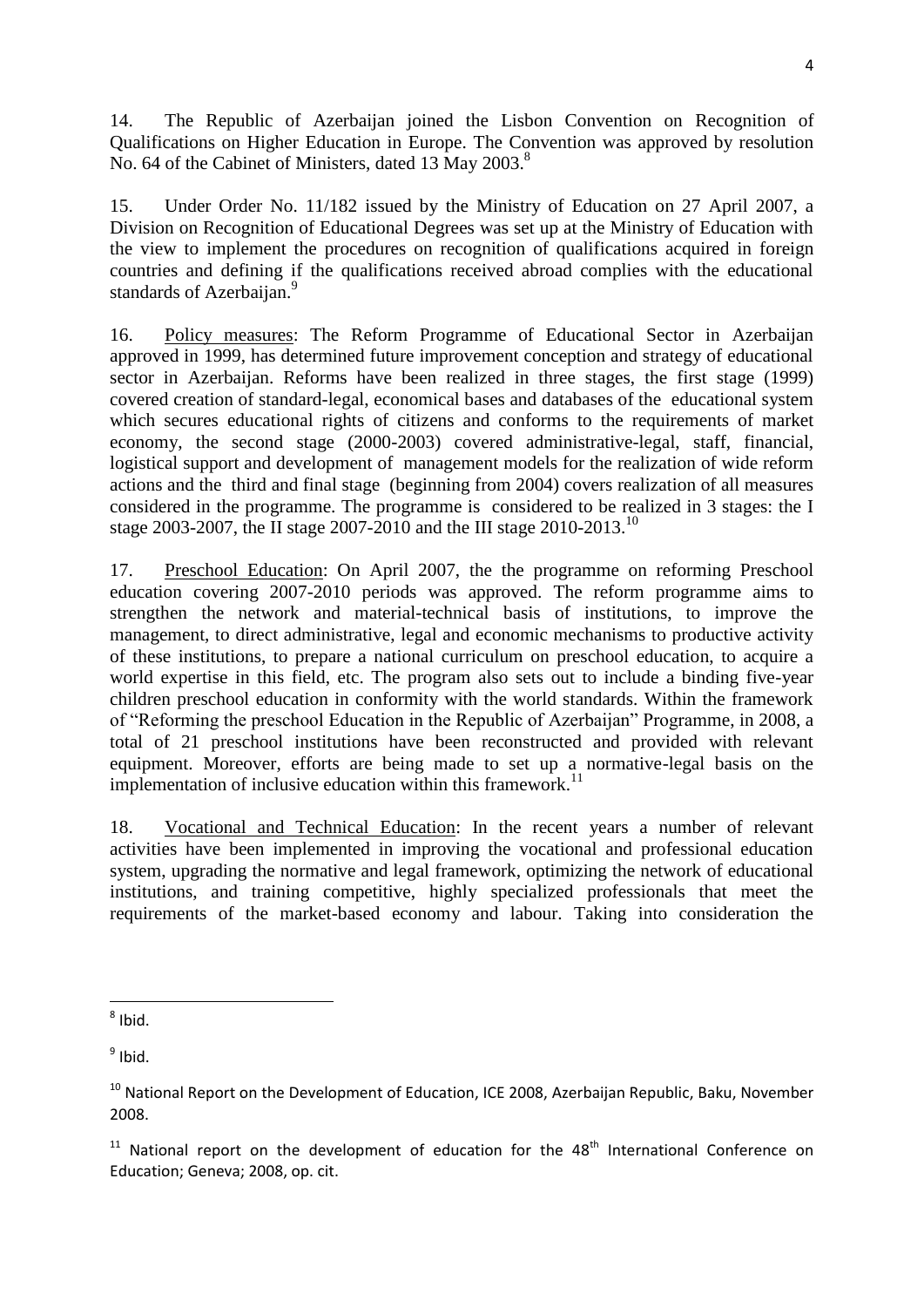importance of vocational education, the Government approved the "State Programme on the Development of Vocational Education (2007-2012)".<sup>12</sup>

19. Higher Education: A new State Programme on the reform of higher education for the period 2009-13 was approved by the Cabinet in May 2009 including the listing of specialization programs for bachelor degrees with its monitoring overseen by the Ministry of Education.<sup>13</sup>

20. School Environment: There is on-going work for the preparation of a new programme on capital repair and new school construction for years 2008-2012 on commission by the President.<sup>14</sup>

21. Cooperation: Azerbaijan is not party to 1960 UNESCO"s Convention against Discrimination in Education and did not report to UNESCO for the Seventh Consultation on the measures taken for the implementation of the Recommendation against Discrimination in Education (covering the period 2000-2005).

Azerbaijan is not party to 1989 UNESCO"s Convention on Technical and Vocational Education.

22. Azerbaijan did not report within the framework of the fourth consultation of Member States the measures taken for the implementation of the 1974 UNESCO"s Recommendation concerning Education for International Understanding, Co-operation and Peace and Education relating to Human Rights and Fundamental Freedoms (covering the period 2005-2008).

# **Right to take part in cultural life**

Achievements, challenges, best practices and constraints related to the implementation of the right to take part in cultural life

23. Normative Framework: constitutional and legislative frameworks: The Law on Culture was adopted in 1998. Possible amendments of this law are currently being discussed. A lot of effort has been made to harmonize national legislation with EU legislation, and according to a recent statement of the Legislative Department of the *Milli Mejlis* – the National Parliament, this process is due to be completed by 2013.

24. Article 8 ("the Right to cultural identity") of the Law on Culture states that "each person has a right to keep their national-cultural identity and to choose their own moral, aesthetic and other values; the state promotes the right to their cultural identity". This Article gives a legal guarantee to protect cultural identities which are independent of racial, ethnic and national belonging. Azerbaijan"s ethnic minorities are guaranteed equal cultural rights and have the same access to the country"s cultural heritage as others. There are a number of other Articles of the Law on Culture that provide legal security for personal rights to cultural identity. In particular, Article 48 on International Cooperation in the Cultural Sphere, Article 49 on International Exchange in the Cultural Sphere, Article 50 on Cooperation in the

 $13$  Ibid.

 $14$  Ibid.

**<sup>.</sup>**  $12$  Ibid.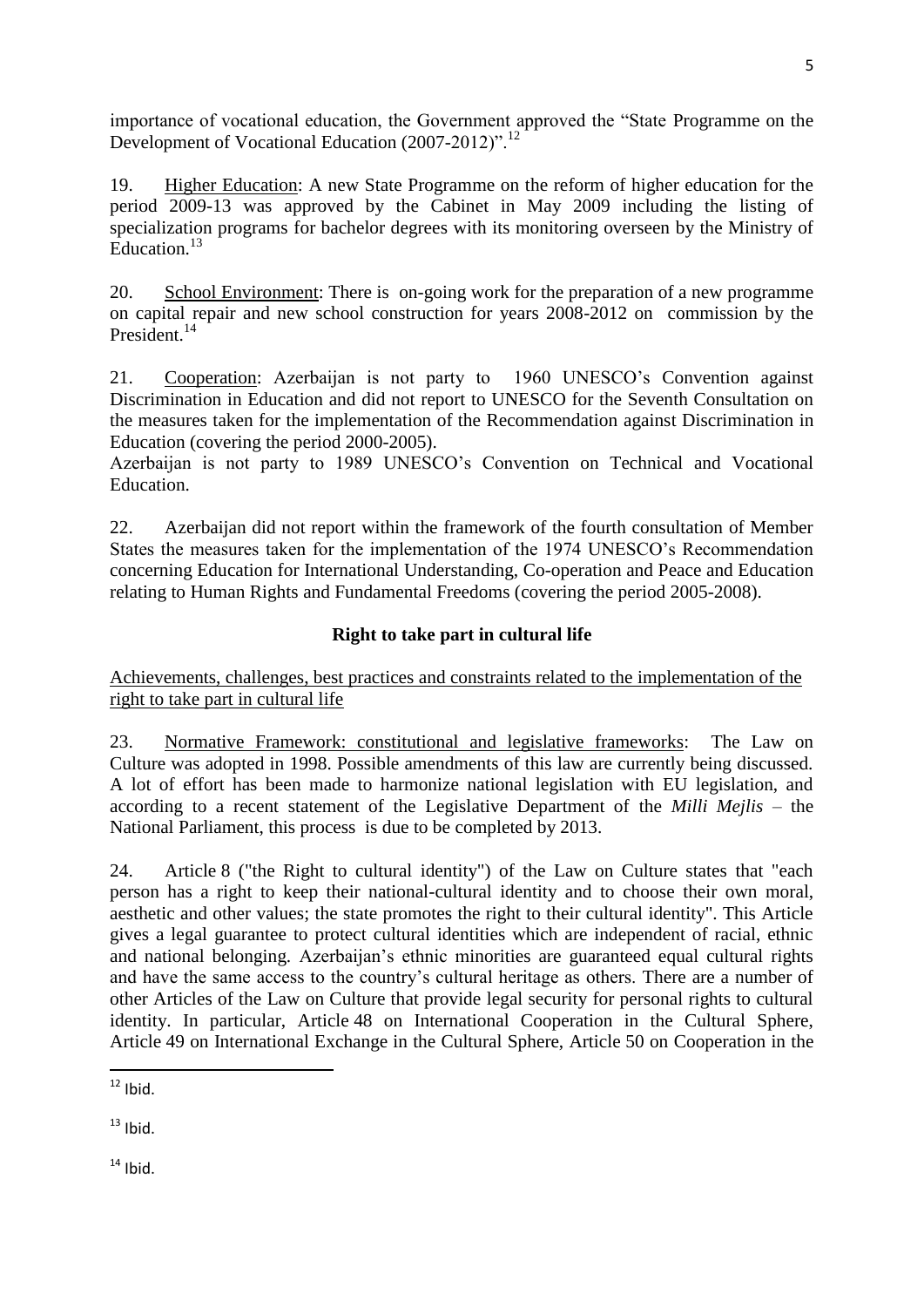Sphere of Conservation of Cultural Values provide for the development of international contacts of cultural minorities with their historical motherlands. Various state programmes adopted in the recent years take into consideration basic principles of respecting cultural rights, particularly access to cultural assets and goods, freedom of creative and cultural selfexpression, special conditions for participation by vulnerable social groups – refugees/IDPs, people with disabilities, children and elderly.

25. Institutional framework: A Governmental Commission with the participation of highlevel representatives of the Ministries of Culture and Tourism, Education, Foreign Affairs, Justice, Health and other ministries has been established in order to prepare the Second Periodical Report of the Republic of Azerbaijan on the "International Covenant on Economic, Social and Cultural Rights' (ICESCR), with the intention to promote intercultural dialogue and guarantee the rights of cultural minorities.

26. Policy measures: According to the draft "Concept of Culture of the Republic of Azerbaijan", prepared by the Ministry of Culture and Tourism recently, and which is under consideration by a specially established Inter-ministerial Working Group, there are seven general cultural policy objectives to be pursued in the medium term**.** These set of objectives include, notably: (i) improvement of national cultural policy legislation; (ii) enhancement of international conventions and bilateral agreements implementation mechanisms; (iii) improvement of existing practices on cultural and authors rights protection. Azerbaijan is also developing a "State Programme for Safeguarding Azerbaijan's Intangible Cultural Heritage for 2012-2016".

27. Work with civil society: There are a large number of registered NGOs and ad hoc initiative groups across the country which carries out activities in one or more fields promoting equal access to culture, right to cultural expression, and the protection of cultural heritage. The Council for State Support to NGOs under the President of the Republic of Azerbaijan regularly announces grant competitions for national and local NGOs working on various issues, among which include access to culture for marginalized and vulnerable social groups, and community involvement into heritage protection and promotion.

28. The Ministry of Culture and Tourism works with NGOs through direct support to their projects and activities, and inviting the participation of representatives of the NGOs into consultations processes taking place during the elaboration phase of legal acts and state programmes.

## **Freedom of opinion and expression**

## Achievements, best practices, challenges and constraints

**.** 

29. Legislative framework: The Constitution of the Republic of Azerbaijan in principle guarantees the freedom of expression and information under article  $47^{15}$  and article 50 respectively: "*Everyone may enjoy freedom of thought and speech*", and: "*Everyone is free to look for, acquire, transfer, prepare and distribute information*". Moreover, article 50 also ensures the freedom of mass media and that: "*State censorship in mass media, including press is prohibited*."

<sup>15</sup> http://www.azerbaijan.az/portal/General/Constitution/doc/constitution\_e.pdf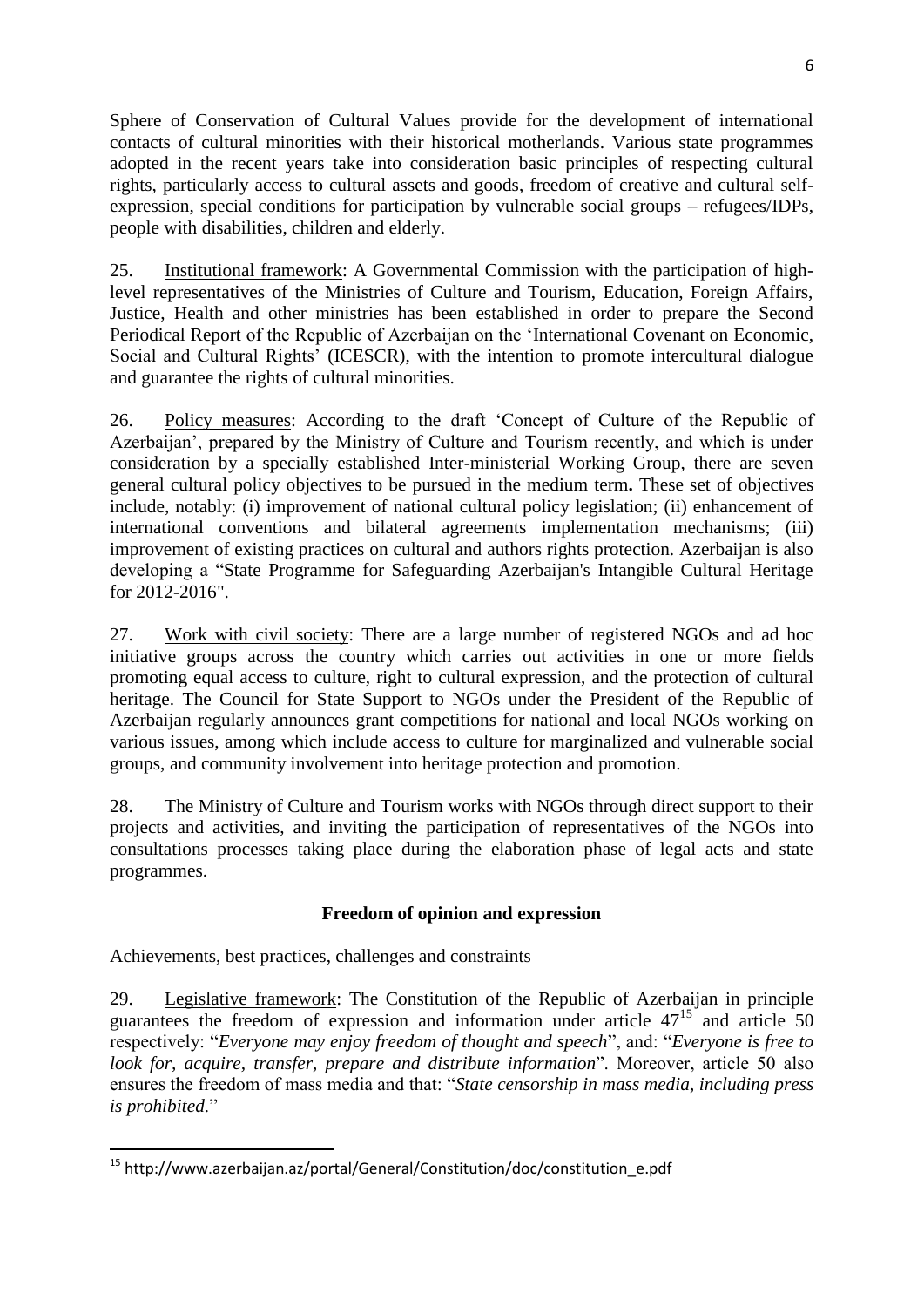30. A freedom of information law exists in the country, specifically through the Law on Obtaining Information <sup>16</sup> which states that "*access to information in the Azerbaijan Republic is free"* and this law is meant to reinforce the constitutional guarantee of "*free, unrestricted and equal information access. "*

31. Defamation is criminalized under article 147 of the Azerbaijan's Criminal Code<sup>17</sup>; sentences range from high fines to imprisonment of up to two years.

32. Media self-regulation: Self-regulation of the media exists in the country through organizations such as the Press Council which works to defend and promote a free press and the recently revised Professional code of journalists<sup>18</sup>.

33. Safety of journalists: UNESCO recorded no killing of journalists and media workers in Azerbaijan between 2008 and 2011. However, there continue to be reported harassments, attacks on and imprisonments of editors, journalists and bloggers in Azerbaijan which can have a chilling effect on freedom of expression in the country. In 2012, UNESCO awarded the UNESCO/Guillermo Cano World Press Freedom Prize to Azerbaijani journalist, Eynulla Fatullayev.

## **The right to enjoy the benefits of scientific progress and its applications (REBSP)**

Achievements, best practices, challenges and constraints:

34. Azerbaijan submitted to UNESCO its national report on the application of the 1974 Recommendation on the Status of Scientific Researchers and took an active part in the consultations concerning the question of a possible revision of the 1974 to be discussed. As indicated in the national submission of Azerbaijan, the Azerbaijani national law is not contrary to principles of the 1974 Recommendation. The principles of Recommendation are followed in an institutional practice. Scientific-ethical and scientific-political publishers conform to the principles of Recommendation.

# **III. RECOMMENDATIONS**

# **Right to education**

35. Azerbaijan should be encouraged to ratify the 1960 Convention against Discrimination in Education.

36. UNESCO launched the 8th Consultation on the measures taken for the implementation of the Convention and Recommendation against Discrimination in Education (covering the period 2006-2011), the results of this Consultation will be submitted to UNESCO"s governing bodies at the end of 2013. Azerbaijan has not yet reported to UNESCO on the Recommendation and is now strongly encouraged to submit a report.

**.** 

<sup>16</sup> http://portal.unesco.org/ci/en/files/26135/12047260333Azerbaijan.pdf/Azerbaijan.pdf

<sup>17</sup> http://www.unhcr.org/refworld/country,,NATLEGBOD,,AZE,4562d8cf2,4417f82d4,0.html

<sup>18</sup> http://www.osce.org/baku/72214